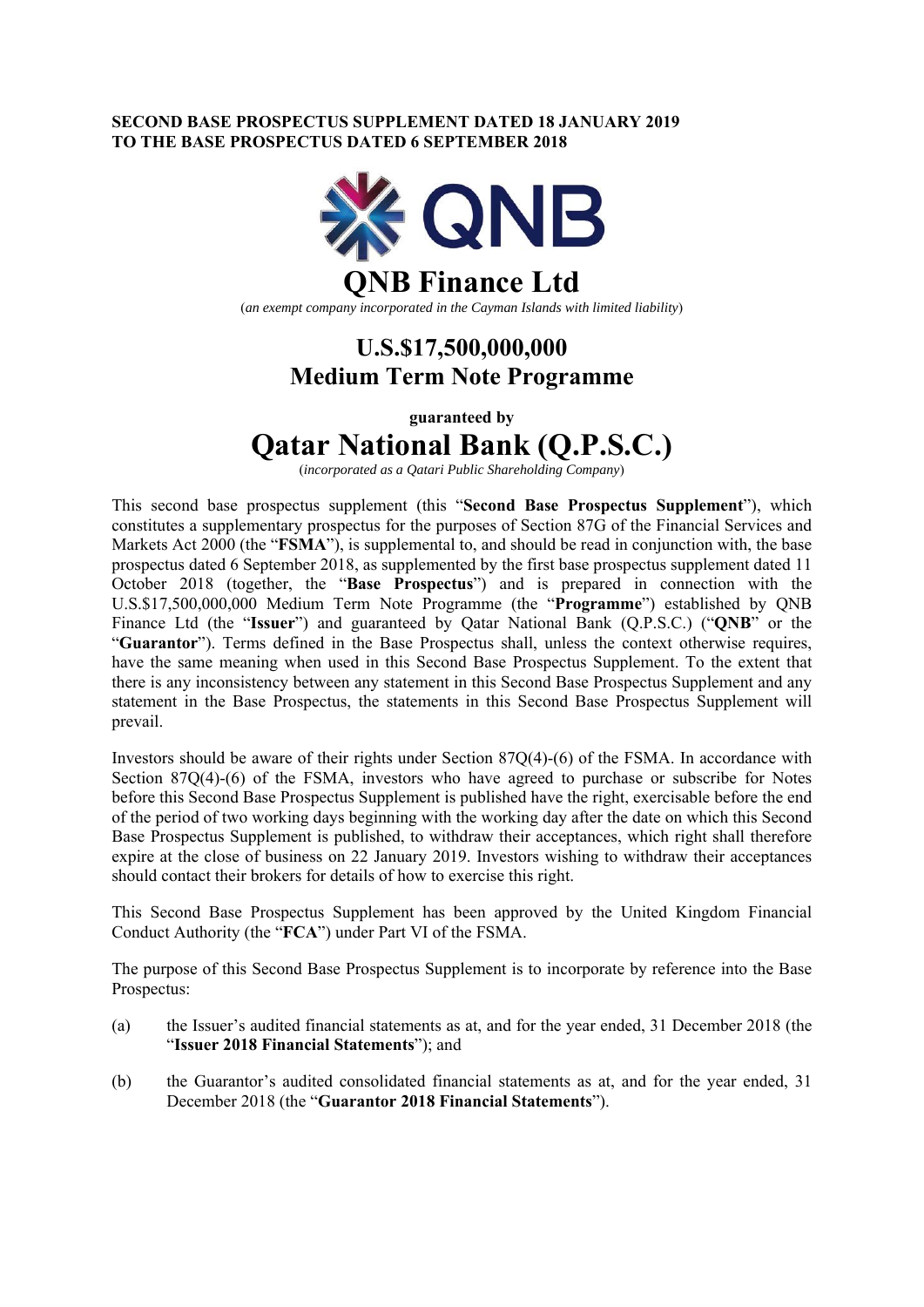#### **IMPORTANT NOTICES**

The Issuer and the Guarantor each accept responsibility for the information contained in this Second Base Prospectus Supplement. To the best of the knowledge and belief of the Issuer and the Guarantor (each having taken all reasonable care to ensure that such is the case) the information contained in this Second Base Prospectus Supplement is in accordance with the facts and does not omit anything likely to affect the import of such information.

To the extent that there is any inconsistency between any statement in or incorporated by reference into the Base Prospectus by this Second Base Prospectus Supplement and any other statement in or incorporated by reference in the Base Prospectus, the statements in or incorporated by reference into the Base Prospectus by this Second Base Prospectus Supplement will prevail.

Save as disclosed in this Second Base Prospectus Supplement or in any document incorporated by reference in this Second Base Prospectus Supplement, no other significant new factor, material mistake or inaccuracy relating to information included in the Base Prospectus has arisen or been noted, as the case may be, since the publication of the Base Prospectus.

The web links included in this Second Base Prospectus Supplement are included for information purposes only and the websites and their content are not incorporated into, and do not form part of, this Second Base Prospectus Supplement or the Base Prospectus.